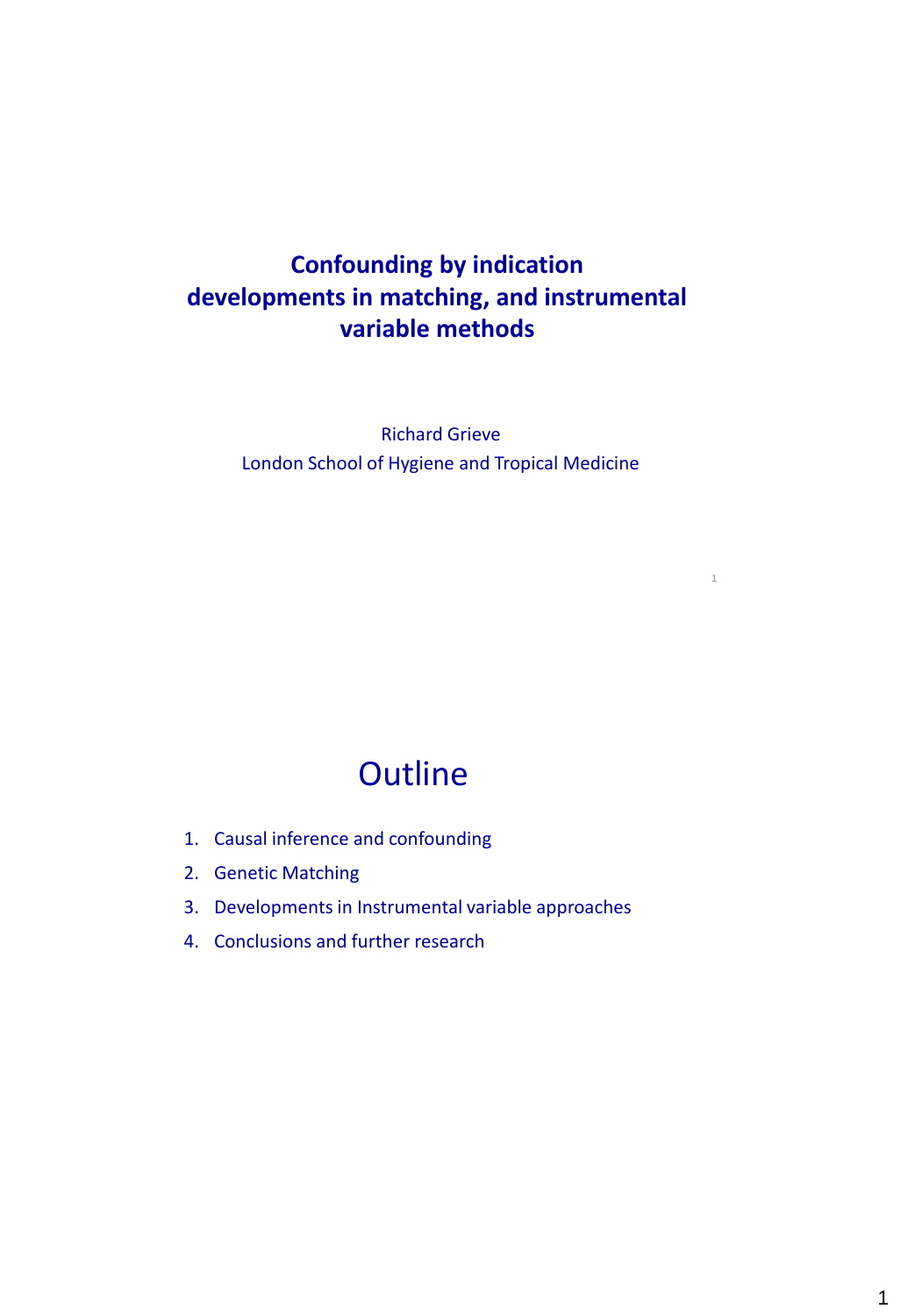## **Key Concern: confounding**

HRT triples the risk of breast cancer, biggest ever study shows

## The Telegraph

'Hormone replacement therapy can triple the risk of breast cancer, the biggest ever study has found, following more than a decade of controversy. Last year NICE changed guidance to encourage more doctors to prescribe HRT claiming too many menopausal women had been left suffering in silence. Doctors were reluctant to prescribe it after a study in 2002 suggested it could raise the risk of cancer, a claim later widely disputed.

Now new findings suggest the original risk had actually been underestimated.'

A study of 100,000 women over 40 years found those who took the combined oestrogen and progestogen pill for around five years were 2.7 times more likely to develop cancer compared to women who took nothing, or only the oestrogen pill.

August, 2016

### **Selection bias from measured and unmeasured confounders**



If ignored can lead to selection bias

- Bias from imbalance on unobservables: hidden bias
- Bias from imbalance on observables: overt bias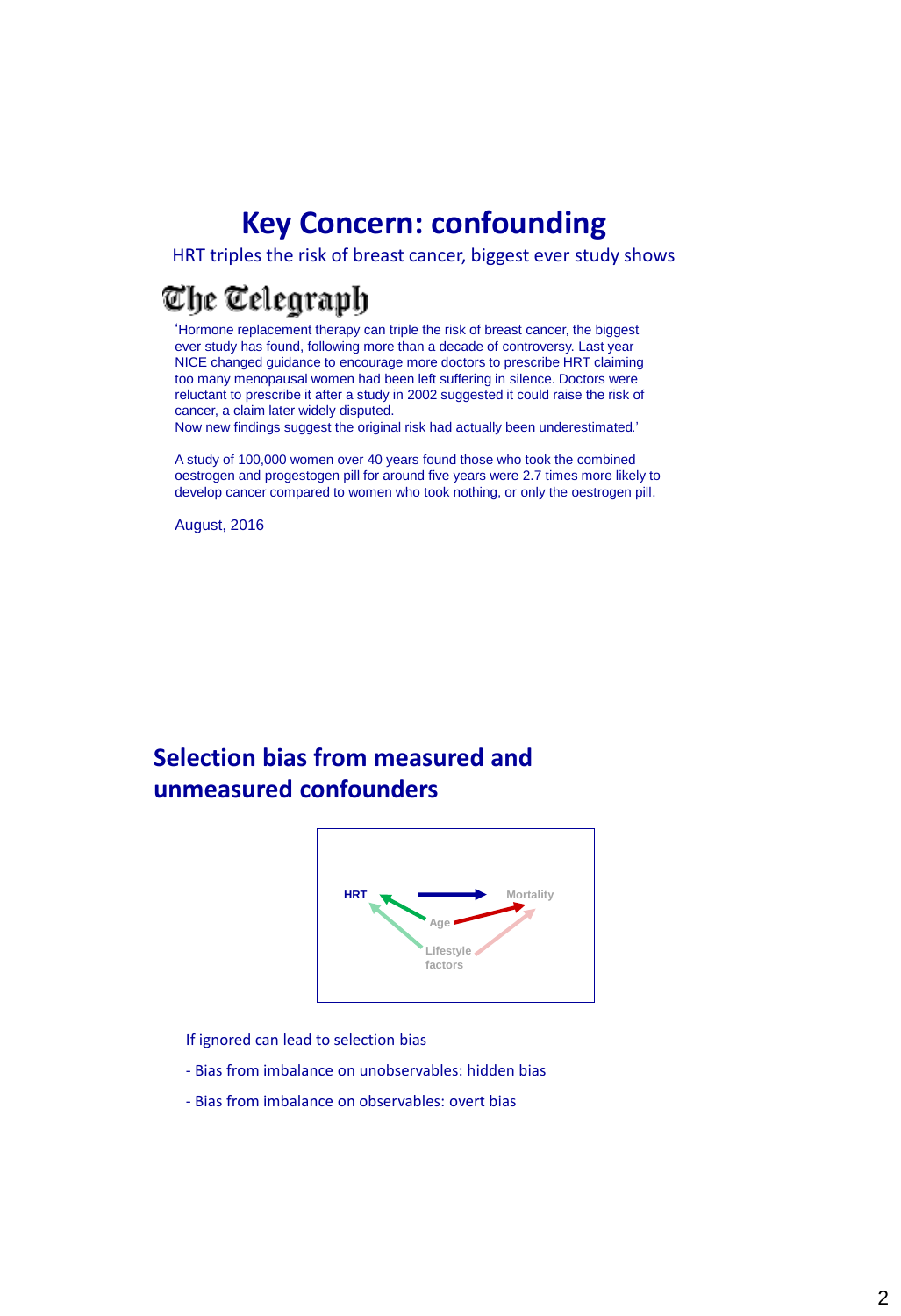# CEA that use observational data

- Systematic review econ eval (2000-2011) by Kreif et al (2012)
- 79 studies
- Most studies assumed "no unobserved confounding"
- Failed to justify this key assumption



### **Problem of causal inference (Rubin 1977, Holland 1986)**

- *T* is treatment indicator: 1 treatment group, 0 control
- Interested in causal relationship between *T* and *Y*
- Potential outcomes *Y(0)* and *Y(1)* under control and treated states
- Ideally observe treatment effect for each individual  $\tau_i = Y_i(1) Y_i(0)$
- BUT cannot observe both outcomes
- **Objective of methods: impute missing potential outcome**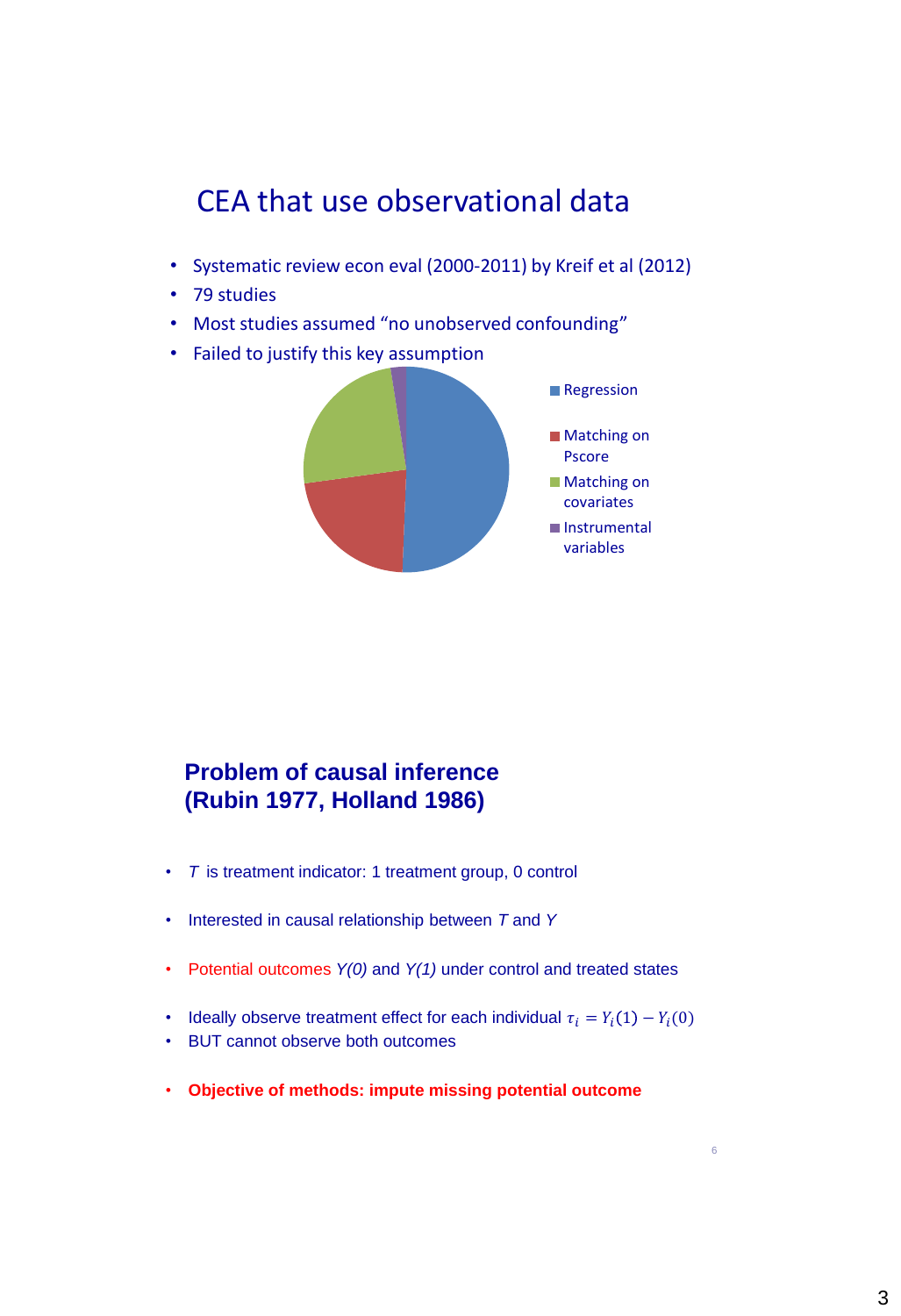### **Statistical Methods for addressing confounding**

### •**Assume no unobserved confounding** o Regression adjustment o Matching and propensity score methods Assumptions: - no unobserved confounding - overlap (positivity) •**Allow for observed and unobserved confounding:**

- o Instrumental variable estimation
- o Regression discontinuity design

Intuition behind matching e.g. for estimating average effect of treatment on the treated



Require matching method that achieves **best balance** in observed characteristics  $x_i$  between treatment and control groups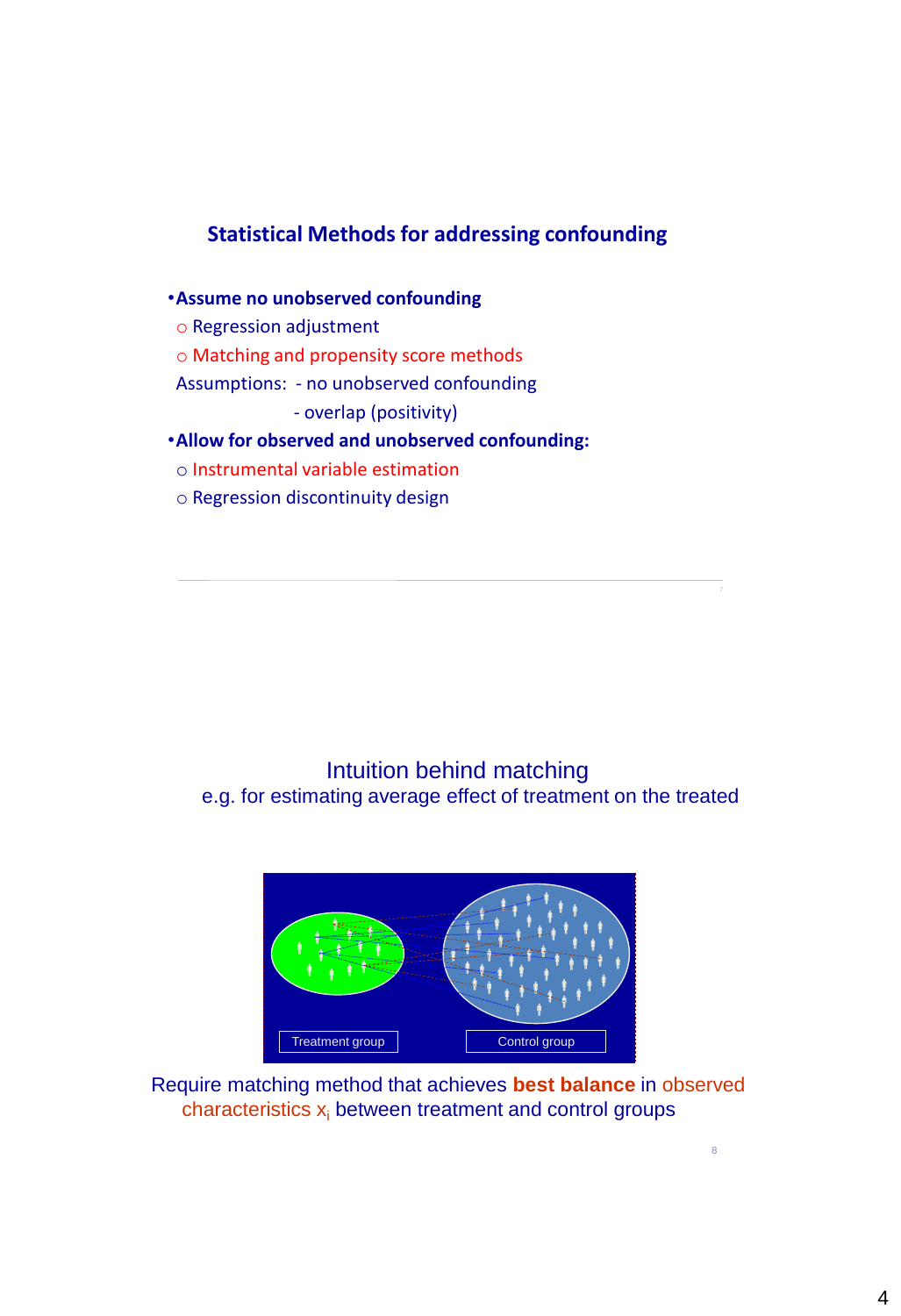#### **Propensity score (PS) methods**

- Most non-parametric way match exactly on X
- Feasible if very few, discrete confounders
- Alternative: Propensity score methods (Rosenbaum and Rubin, 1983)  $p(X_i) = Pr(T_i = 1 | X_i)$
- Model of the probability of treatment, given covariates
- Choice of treatment depends on patient, clinician choice
- Key result: PS is a balancing score
	- Sufficient to control for PS only
	- Matching, inverse weighting, subclassification, adjustment
- Specification test is assessment covariate balance

#### **Iterative process for specifying the Pscore**



10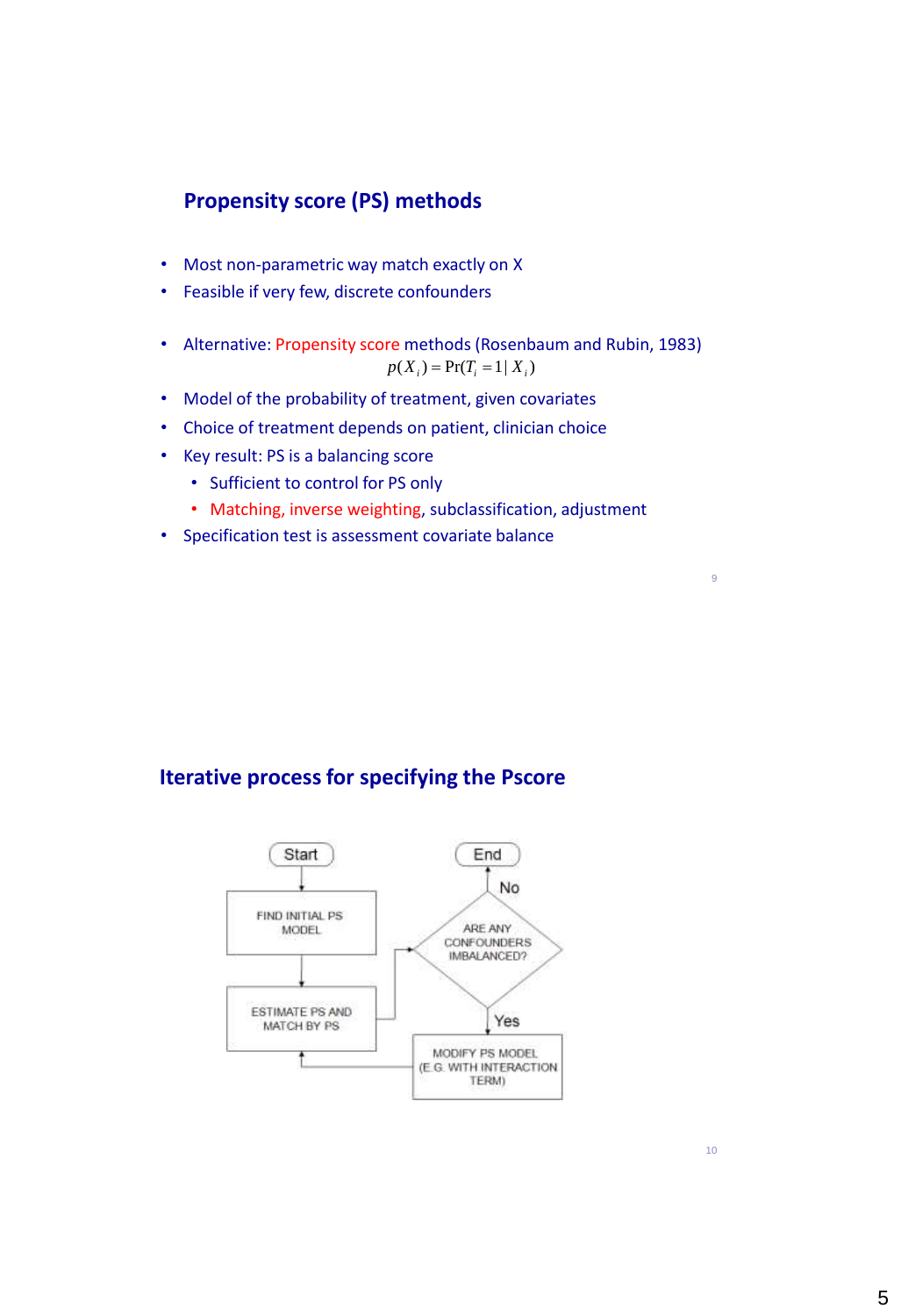### Genetic Matching (GM): Multivariate matching (see Sekhon 2011, Sekhon and Grieve, 2011)

- GM extends traditional multivariate matching methods
- Uses general distance measure
- GMD(X<sub>v</sub>X<sub>j</sub>) = { ( X<sub>i</sub> X<sub>j</sub>)' (S <sup>-1/2</sup>)' **W** S <sup>-1/2</sup>(X<sub>i</sub> X<sub>j</sub>) }<sup>1/2</sup>
	- *W* is a weight matrix
- GM considers many alternative sets of weights
- A genetic algorithm searches data to pick the weights W
- In each iteration: creates matched pairs according to *GMD,* using chosen weights, checks balance
- Picks those weights that maximise overall covariate balance
- **Creates matched dataset using optimal weights**

## Main features of Genetic Matching

- Specify variables want to match on (*X* matrix)
- Specify variables vital to balance (balance matrix)
- Choose balance statistics (e.g. t-tests, KS statistics)
- Specify matching options (e.g. 1 to 1, replacement)
- Ask Genetic Matching to optimise balance
- pick those matches that maximise balance across three covariates (e.g age, gender, social class)
- e.g. largest p value from t-tests
- Algorithm tries many alternative weights until have those that give best balance say p=0.6,0.9 and 1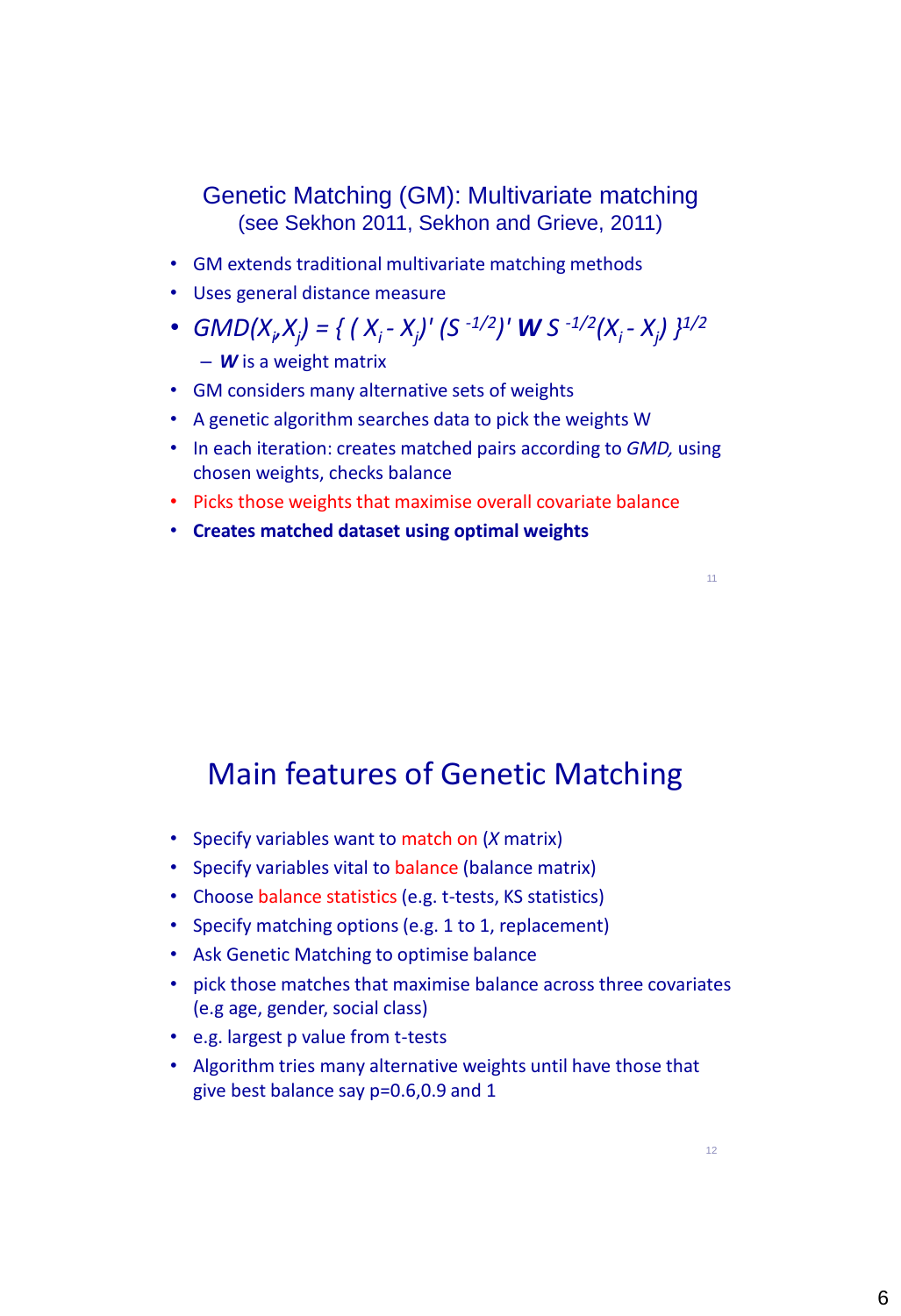#### Xigris for severe sepsis: subgroup with 3-5 organ failures (n=878 matched pairs) Covariate balance PSM vs IPW vs GM



**Standardized differences**

#### Xigris for severe sepsis, subgroup with 3-5 organ failures Cost-effectiveness results

|                 | <b>Using subgroup specific PS</b><br>mean $(95\% \text{ CI})^*$ |                            |                              |
|-----------------|-----------------------------------------------------------------|----------------------------|------------------------------|
|                 | <b>Inc</b> cost<br>£                                            | <b>Inc OALY</b>            | INR**                        |
| <b>Genetic</b>  | 19,948                                                          | 1.28                       | 5,690                        |
| <b>Matching</b> | $(17,610 \text{ to } 22,286)$                                   | $(0.86 \text{ to } 1.70)$  | $(-2,543$ to $13,924)$       |
| <b>IPW</b>      | 19,023                                                          | 0.542                      | $-8,175$                     |
|                 | $(15,636 \text{ to } 22,102)$                                   | $(-0.66 \text{ to } 1.55)$ | $(-31,787$ to $11,845)$      |
| <b>Pscore</b>   | 19,384                                                          | 0.98                       | 391                          |
| matching        | $(17,696 \text{ to } 21,071)$                                   | $(0.65 \text{ to } 1.33)$  | $(-6,350 \text{ to } 7,133)$ |

**\*Non-parametric bootstrap CI**

**\*\*INB at £20,000 per QALY**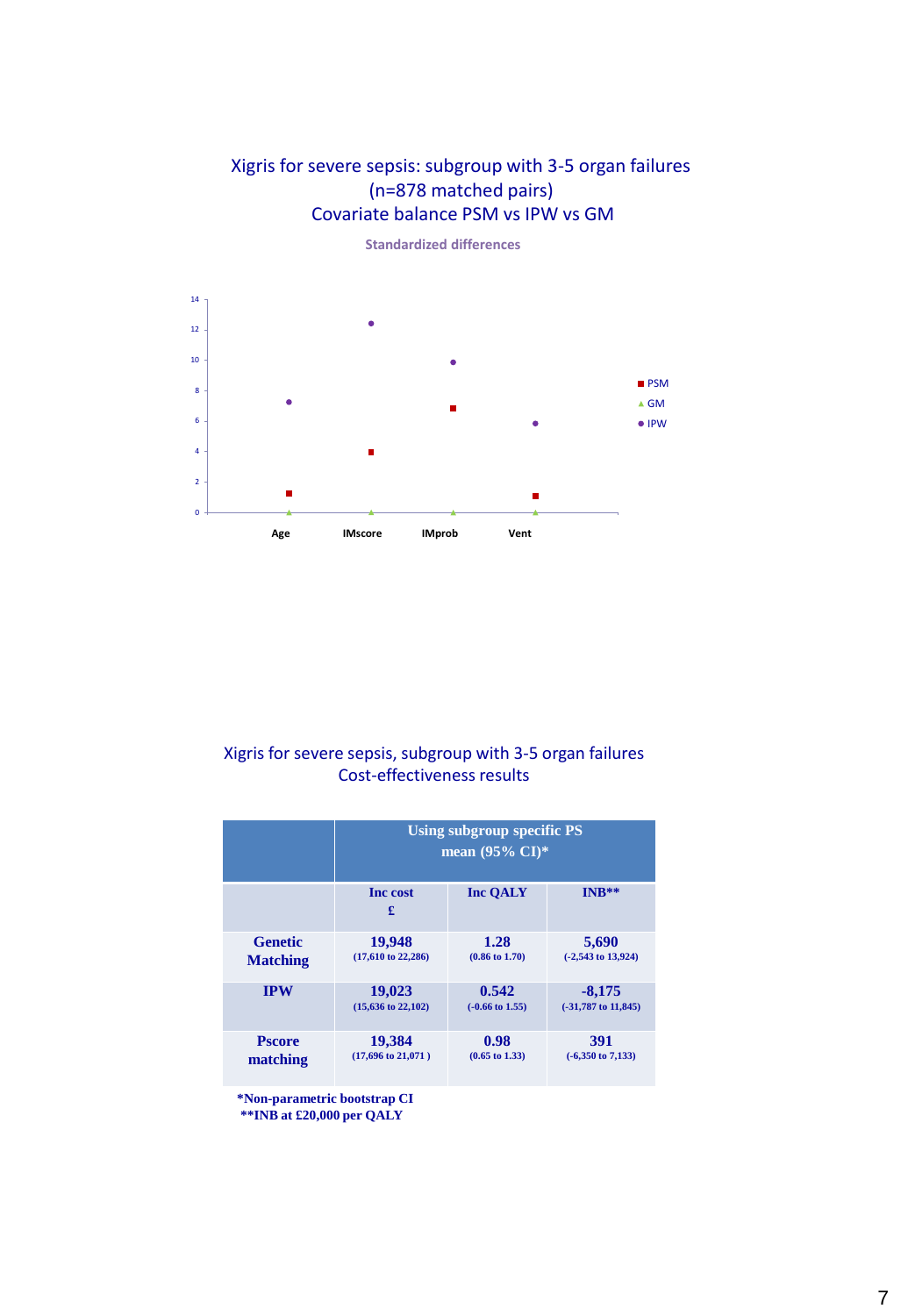# Interpretation and next talks

- GM better balance observed covariates than PS methods
- Similar results when applying other methods
- Size of control pool, choice of covariates and initial overlap is important
	- Line of therapy
	- Time
- No unobserved confounding must be fully discussed

# Instrumental variable methods unobserved confounding and heterogeneity

- Major problem: only some covariates are observed
- Treatment selection on unobserved effect modifiers
- "Essential heterogeneity", Heckman & Vytlacil, 1999
- For example, clinicians use knowledge about pre-admission health status to decide whether to transfer patient to ICU
- Instrumental variable (IV) estimands limited relevance
- Person-centered Treatment (PeT) effect (Basu 2012)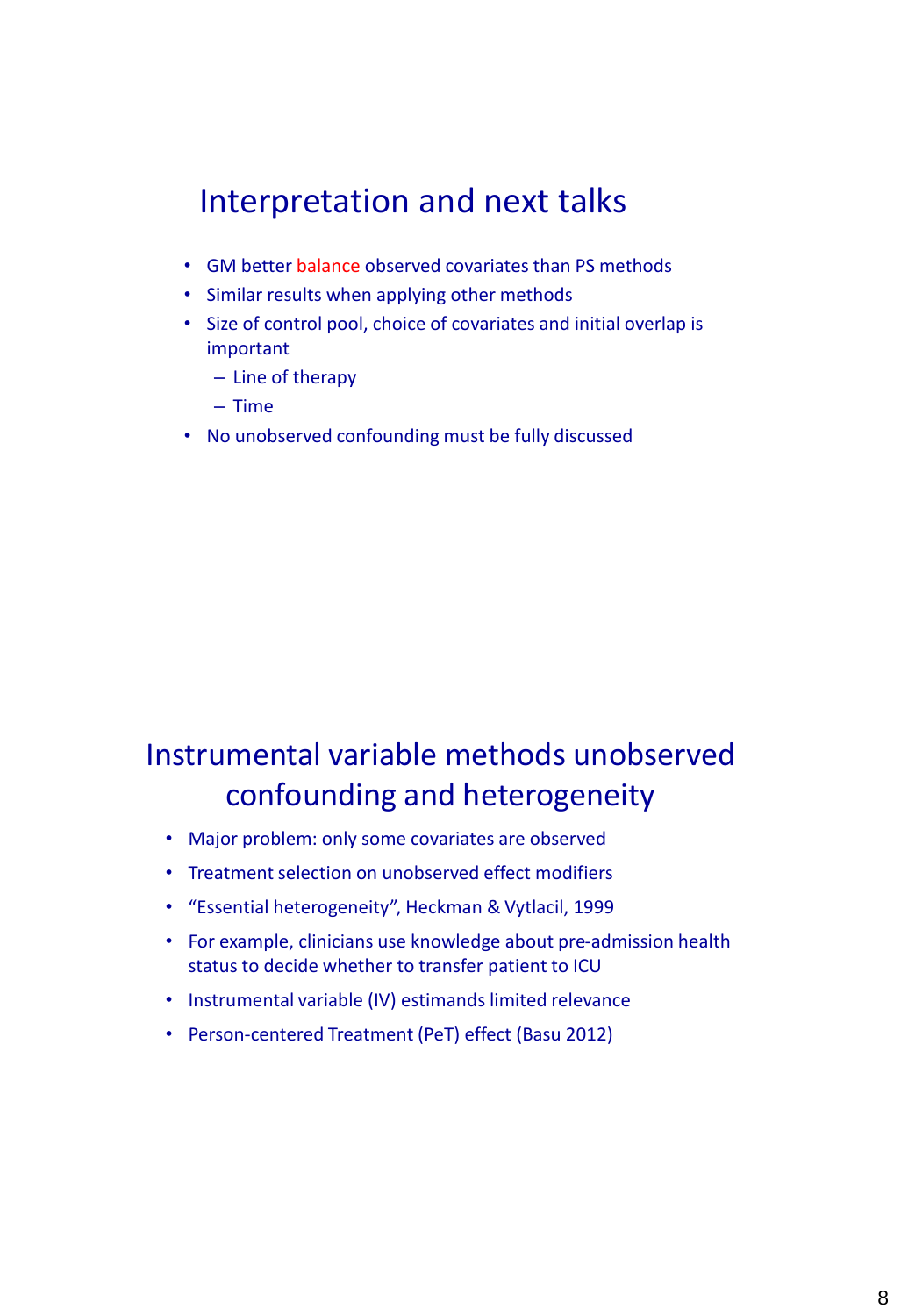IV study: evaluation of ICU admission: spotlight study

- 'Deteriorating ward' patients
- What is the effect of ICU admission on mortality?
- Precedent studies biased estimates inadequate design and analysis
- Spotlight study, 13,011 patients (48 hospitals) assessed for ICU admission
- ICU transfer vs not (general medical)
- Regression analysis, found ICU transfer led to increased mortality
- IV: variation in number of available ICU beds at time of assessment

Harris S et al. *Lancet* 2015;386 Suppl 1: S40.

# All relies on valid IV

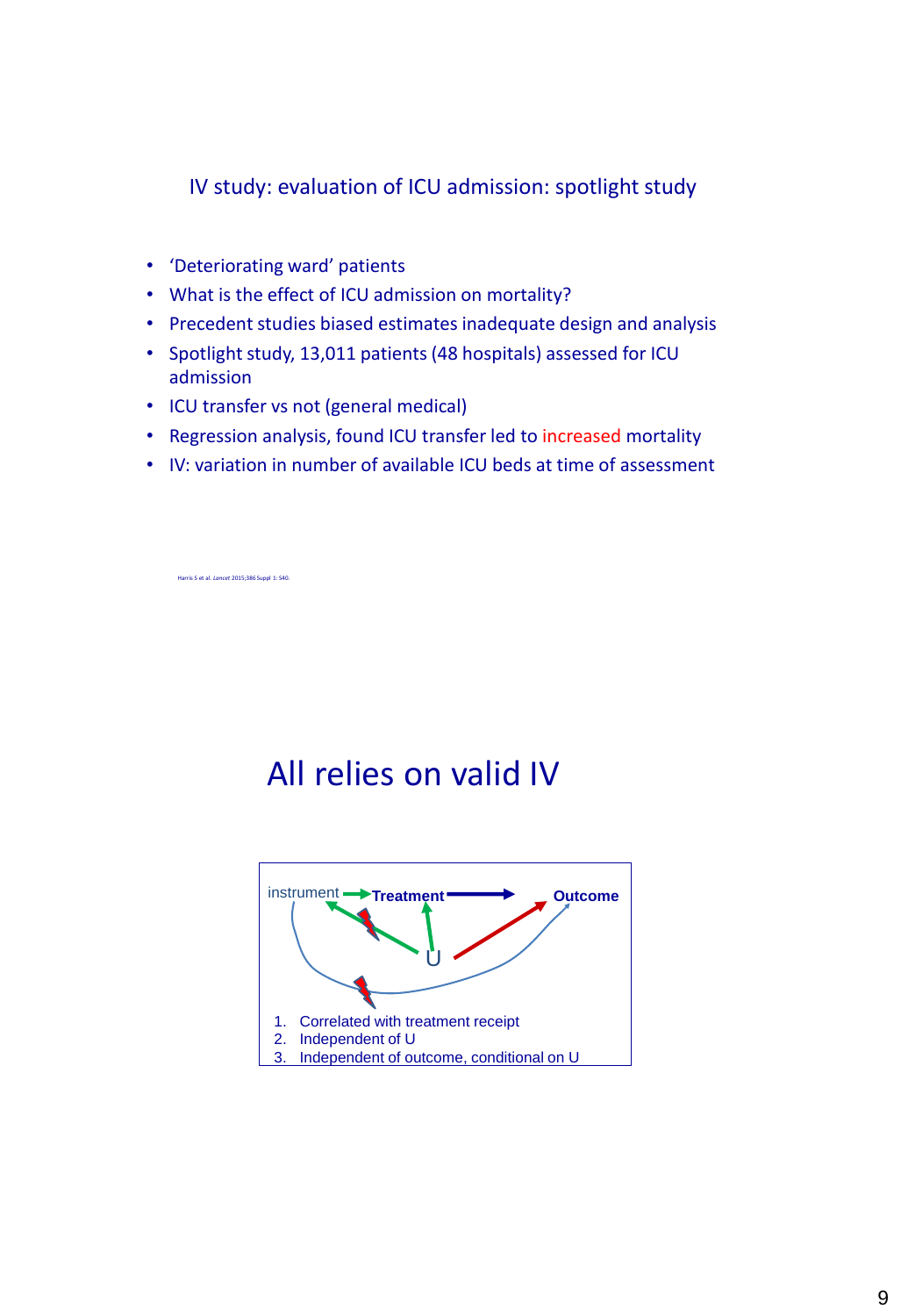### Average effects of ICU transfer versus not Instrumental variable estimates

absolute risk differences

|                  | <b>ICU effectiveness</b><br>mean (95% CI) |  |
|------------------|-------------------------------------------|--|
| 7 day mortality  | $-11.7\%$ (-25% to 1.5%)                  |  |
| 28 day mortality | -4.9% (-26.4% to 16.7%)                   |  |
| 90 day mortality | -4.7% (-28.5% to 19.2%)                   |  |

\*Non-parametric bootstrap CI \*\*INB at £20,000 per QALY